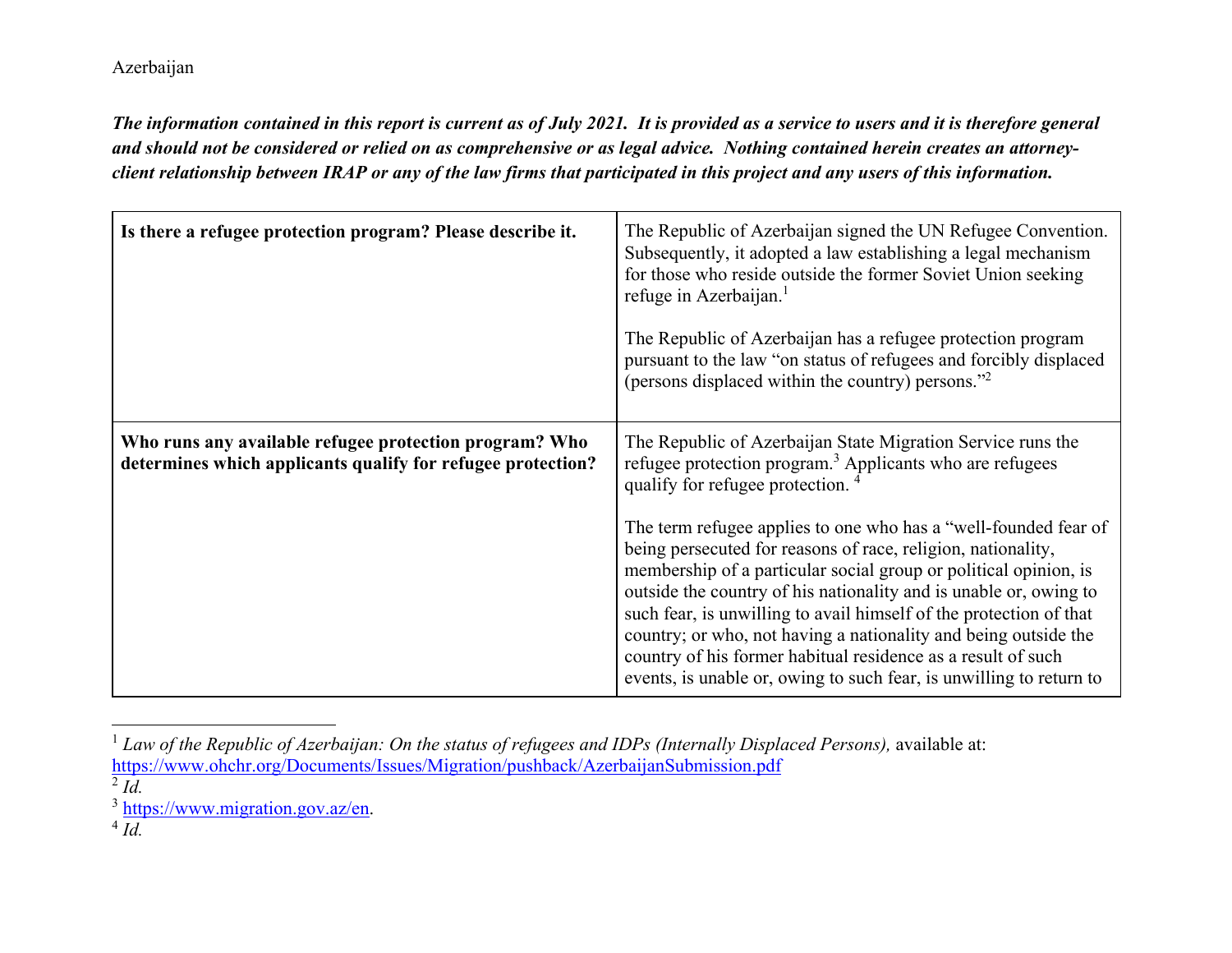|                                                                                                                                                                 | it." $5$                                                                                                                                                                                                                                                        |
|-----------------------------------------------------------------------------------------------------------------------------------------------------------------|-----------------------------------------------------------------------------------------------------------------------------------------------------------------------------------------------------------------------------------------------------------------|
| Is the refugee protection program functional? For example,<br>how long does it take for decisions to be issued? What<br>percentage of applications are granted? | The decision on granting refugee status is made by the State<br>Migration Service within 3 (three) months from the date of<br>registration of application for granting refugee status. <sup>6</sup>                                                             |
|                                                                                                                                                                 | If denied refugee status, the individual will be "notified within"<br>five days from the day of the decision, stating the reasons for the<br>refusal and the procedure for appealing the decision." <sup>7</sup>                                                |
| Do refugees have a right to work? A right to education? A<br>right to medical care? Please describe.                                                            | Refugees have a right to work. Refugees are given assistance to<br>secure employment. <sup>8</sup> Refugees are not required to obtain a work<br>permit. <sup>9</sup>                                                                                           |
|                                                                                                                                                                 | Refugees have a right to education. <sup>10</sup>                                                                                                                                                                                                               |
|                                                                                                                                                                 | Refugees are provided "necessary medicines and medical care in<br>temporary accommodation and hospitals for the elderly,<br>children, persons with disabilities, low-income persons and<br>persons who have lost breadwinner of the householder." <sup>11</sup> |
| Are those seeking refugee protection free to live freely or<br>forced to reside in camps?                                                                       | Those seeking refugee protection are free to live freely. <sup>12</sup><br>However, the individual seeking refugee status may be                                                                                                                                |

<sup>&</sup>lt;sup>5</sup> Law of the Republic of Azerbaijan: On the status of refugees and IDPs (Internally Displaced Persons) at art. I.<br>6 https://www.microtion.cov.gr/cn. Law of the Perublic of Azerbaijan: On the status of refugees and IDPs (

 https://www.migration.gov.az/en, *Law of the Republic of Azerbaijan: On the status of refugees and IDPs (Internally Displaced Persons*) at art. XII.

- $I/d$ . at art. XIII.
- $<sup>8</sup>$  *Id.* at art. XVI.</sup>
- *Id.*

10 *Id.* at art. VI.

11 *Id.*

12 *Id.*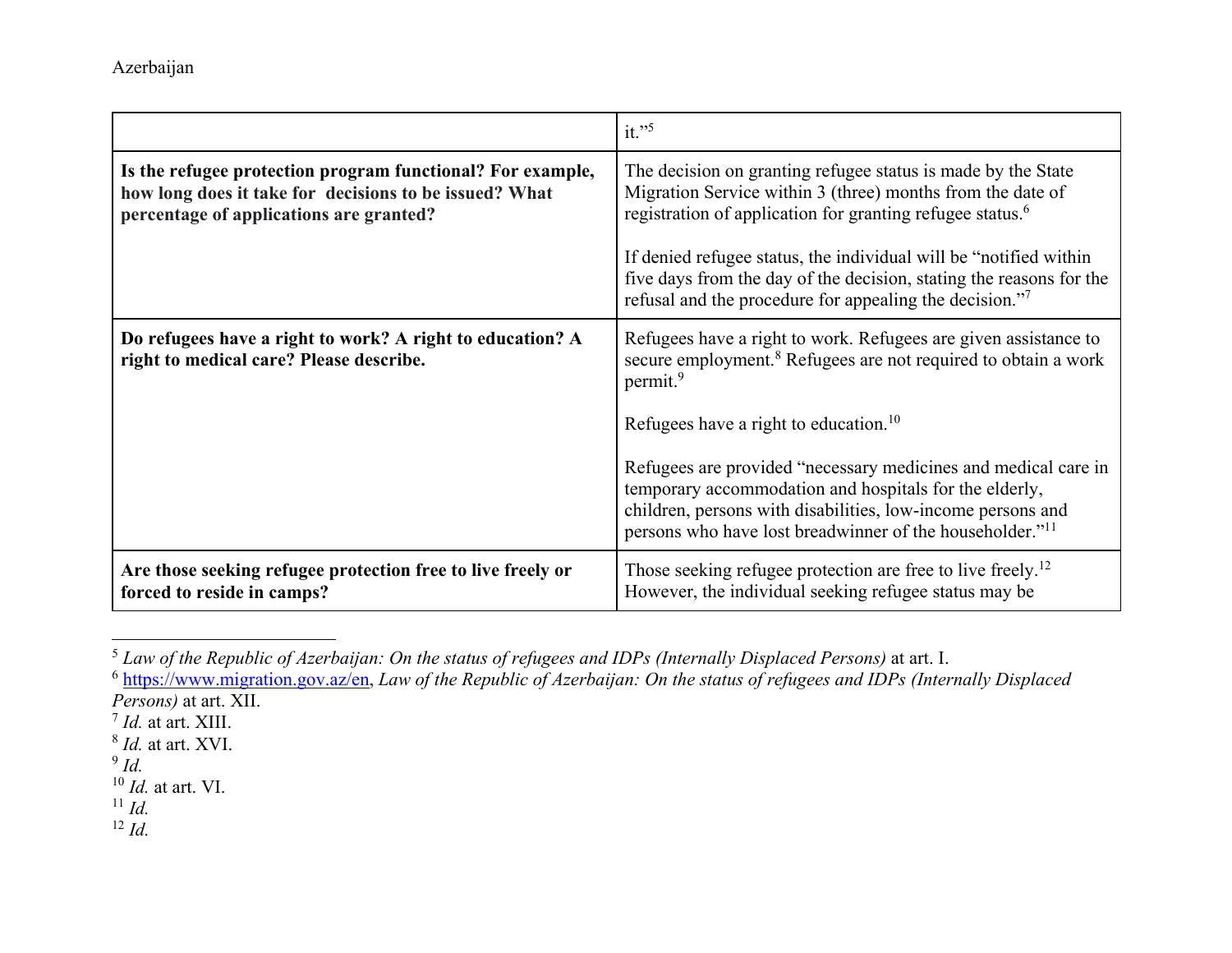|                                                                                                                                                                                                                                           | "voluntarily placed and accommodated in detention centers of<br>illegal migrants." <sup>13</sup>                                                                                                                                                                                                                                                                                                                                                                                                                                                                                                                                                                                                                                                                                                     |
|-------------------------------------------------------------------------------------------------------------------------------------------------------------------------------------------------------------------------------------------|------------------------------------------------------------------------------------------------------------------------------------------------------------------------------------------------------------------------------------------------------------------------------------------------------------------------------------------------------------------------------------------------------------------------------------------------------------------------------------------------------------------------------------------------------------------------------------------------------------------------------------------------------------------------------------------------------------------------------------------------------------------------------------------------------|
| Does a grant of refugee protection result in a pathway to<br>permanent status? In other words, can a refugee eventually<br>become a citizen? Is there another form of legal permanent<br>status available for people with refugee status? | The grant of refugee protection can result in a pathway to<br>permanent status. <sup>14</sup><br>To assist refugees in obtaining permanent status, "conditions are<br>created for refugees to integrate, naturalize, learn the language.<br>And get acquainted with their rights and responsibilities." <sup>15</sup>                                                                                                                                                                                                                                                                                                                                                                                                                                                                                |
| Does the country offer temporary protections available other<br>than refugee status? If so, what are they?                                                                                                                                | After an individual applies for refugee status, but is waiting for<br>approval, the individual has the right to:<br>"Reside temporarily in the territory of the Republic of<br>Azerbaijan;<br>Use interpreter's service free of charge;<br>Get employed temporarily;<br>Get medical assistance;<br>be voluntarily placed and accommodated in the detention<br>centers of illegal migrants of the relevant executive<br>authority in accordance with the procedure established by<br>the Migration Code of the Republic of Azerbaijan<br>together with the family members accompanying him/her<br>until the issue of granting refugee status is resolved;<br>Freely practice his/her religion;<br>Contact with representative of the United Nations High<br>Commissioner for Refugees." <sup>16</sup> |

<sup>13</sup> *Id.*<br><sup>14</sup> *Id.* at art. VII.<br><sup>15</sup> *Id.* at art. XI.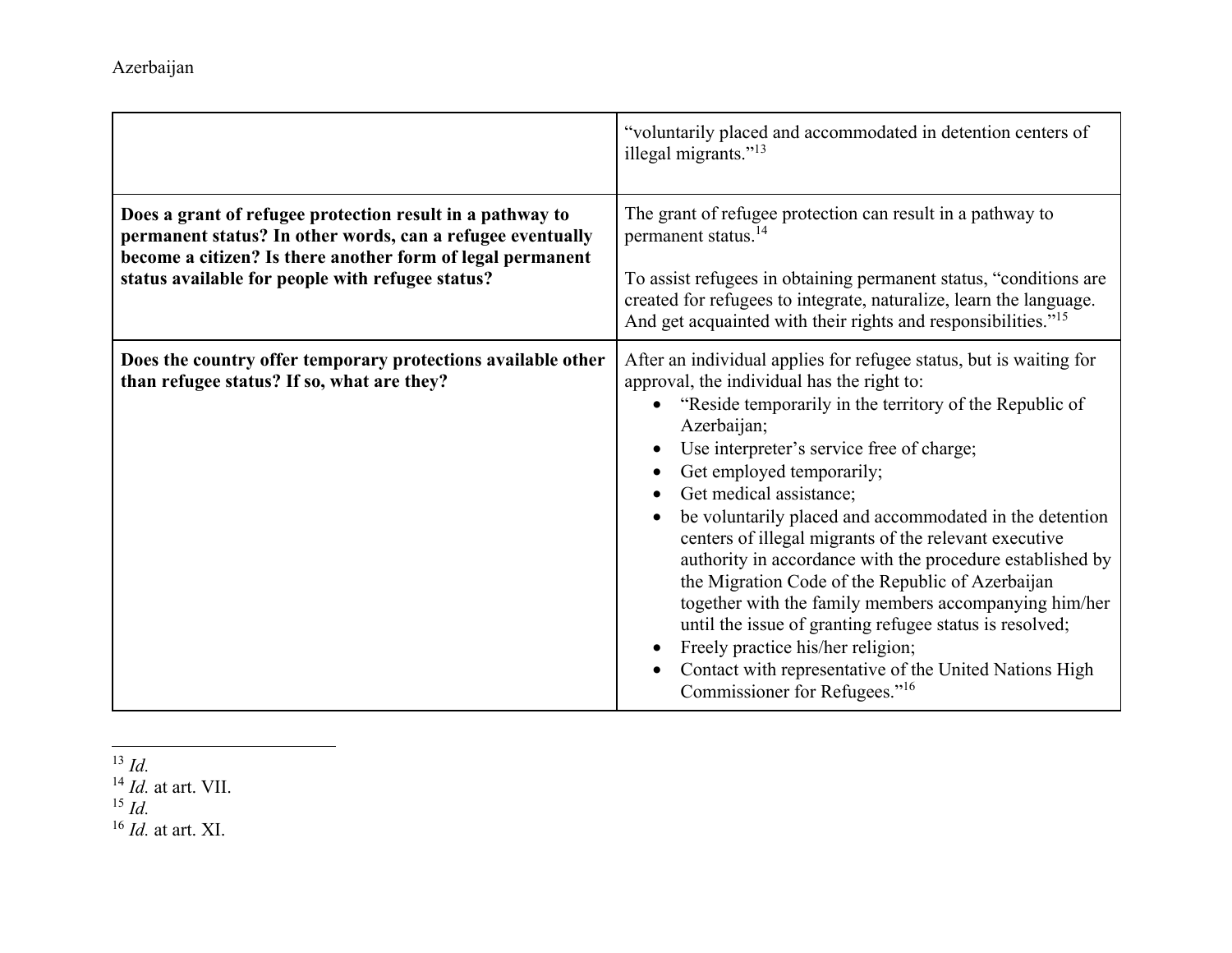| What, if any, penalties are there for people without status or<br>people who are denied refugee protection?                                                                                                                                                                                               | Those who are denied refugee protection may be sent from the<br>Republic of Azerbaijan to another country. <sup>17</sup><br>However, if an individual arrives illegally, and without proper<br>documentation, the individual will not be involuntarily returned<br>"to a country where his life or liberty is endangered." <sup>18</sup>                                                                                                                                                                                                                               |
|-----------------------------------------------------------------------------------------------------------------------------------------------------------------------------------------------------------------------------------------------------------------------------------------------------------|------------------------------------------------------------------------------------------------------------------------------------------------------------------------------------------------------------------------------------------------------------------------------------------------------------------------------------------------------------------------------------------------------------------------------------------------------------------------------------------------------------------------------------------------------------------------|
| What organizations exist in-country that can help displaced<br>people seek available protections? What other organizations<br>in the country may be able to help displaced people access<br>services and rights, even if their mission is not to specifically<br>work with refugees and displaced people? | Humanitarian aid is available to refugees. <sup>19</sup><br>Relief agencies in Azerbaijan:<br>Azerbaijan Red Crescent Society <sup>20</sup><br>The Adventist Development and Relief Agency <sup>21</sup><br>Children's Aid Direct <sup>22</sup><br>Cooperatives for Assistance and Relief Everywhere <sup>23</sup><br>International Committee of the Red Cross <sup>24</sup><br>International Eurasia Press Fund <sup>25</sup><br>International Federation of Red Cross and Red Crescent<br>Societies <sup>26</sup><br>Norwegian Humanitarian Enterprise <sup>27</sup> |

- 17 *Id.* at art. VIII.
- 
- 18 *Id.* at art. V. 19 *Id.* at art. VII.
- 
- 
- 
- <sup>20</sup> www.redcrescent.az<br>
<sup>21</sup> http://www.adra.org<br>
<sup>22</sup> https://www.cad.org.uk<br>
<sup>23</sup> https://www.icrc.ch<br>
<sup>24</sup> http://www.icrc.ch<br>
<sup>25</sup> www.iepf-ngo.org<br>
<sup>26</sup> http://www.ifrc.org<br>
<sup>27</sup> http://www.nhe-az.org/
- 
- 
- 
-